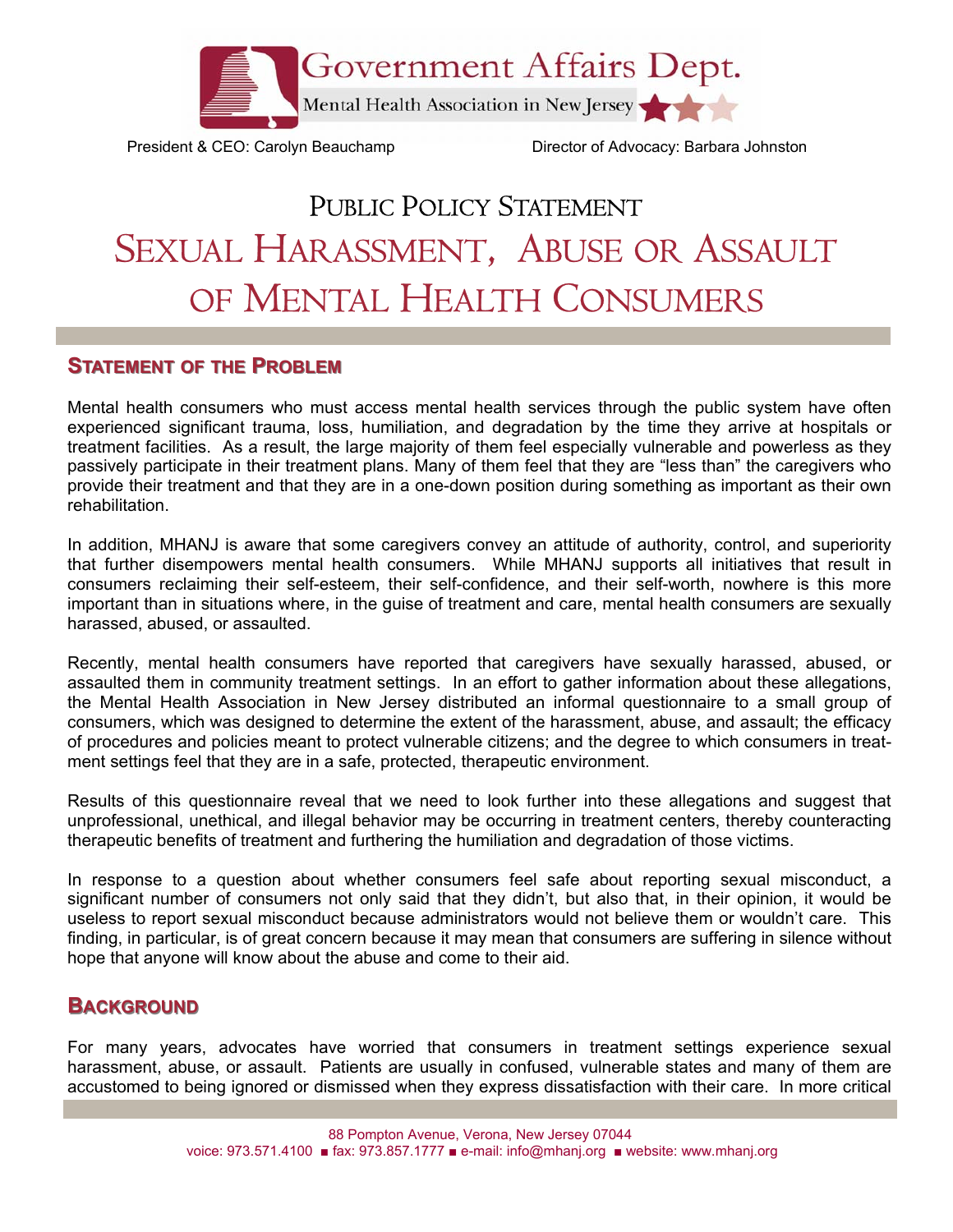cases, consumers fear retribution if they advocate for themselves by reporting unprofessional or illegal behavior to administrators or workers.

In response to these concerns, federal and state laws have been passed specifically to protect the rights of vulnerable citizens in hospitals and in community settings, such as mental health agencies, partial care programs, self-help centers, screening centers, and day programs.

Sexual harassment is legally a form of sexual discrimination and is prohibited by the federal Civil Rights Act, the federal Fair Housing Act, and the NJ State Law Against Discrimination. Abuse and assault are legally considered crimes, therefore, are prohibited by many different federal and state laws. Additionally, New Jersey also has a bias crime statute that increases the seriousness of the offense if a person intimidates an individual because of a handicap. A variety of New Jersey statutes confer additional rights or protections for certain vulnerable populations, including patients in psychiatric treatment settings.

Knowing that mental health consumers fear retribution, various New Jersey laws provide for the mandatory or permissive reporting of situations involving abuse, exploitation, or suspicions thereof to the Commissioner of the Department of Human Services. These policies and procedures are outlined specifically in Division of Mental Health Services (DMHS) Administrative Bulletin 3:18 and are meant to provide safe recourse to those people who are abused or exploited in the process of receiving treatment.

All contracts awarded by the New Jersey Department of Human Services include a standard clause (3:03) that states that failure to comply with the federal and state law concerning abuse, exploitation, and reporting thereof may be grounds for termination of any contract.

Federal and state laws establish specific agencies where allegations of abuse and neglect can be reported, including Adult Protective Services, the Ombudsman for the Institutionalized Elderly, and New Jersey Protection and Advocacy.

In addition, since 1971 the Joint Commission for the Accreditation of Hospitals Organizations (JHACO) has been accrediting behavioral health organizations, such as mental health, chemical dependency, mental retardation/developmental disabilities, and other psychosocial services. JHACO specifically defines and assesses compliance with standards relating to sexual abuse, defined as sexual harassment, sexual coercion, and sexual assault. Any behavioral health organization wishing to maintain its JCAHO accreditation must follow standards that call for ethical behavior in all of its practices, and respect for the following individual rights:

- Patients have a right to an environment that preserves dignity and contributes to a positive selfimage.
- Patients have the right to be free from mental, physical, sexual, and verbal abuse, neglect, and exploitation.
- Patients have a right to access protective and advocacy services.

## **POSITION OSITION**

MHANJ believes that the public has a specific responsibility to safeguard vulnerable clients while in their care, regardless of whether care is provided in the hospital or in the community. MHANJ vehemently opposes any and all violations of the rights of mental health consumers, especially those that specifically take advantage of their vulnerabilities during treatment.

Service providers who violate laws and policies concerning sexual harassment, abuse, and assault should be disciplined to the greatest extent possible and should be prevented from ever providing care to those populations in the future.

In all settings, procedures should be adopted that ensure that a patient or client who believes his or her rights have been violated can self-advocate by reporting that behavior with the expectation that it will stop,